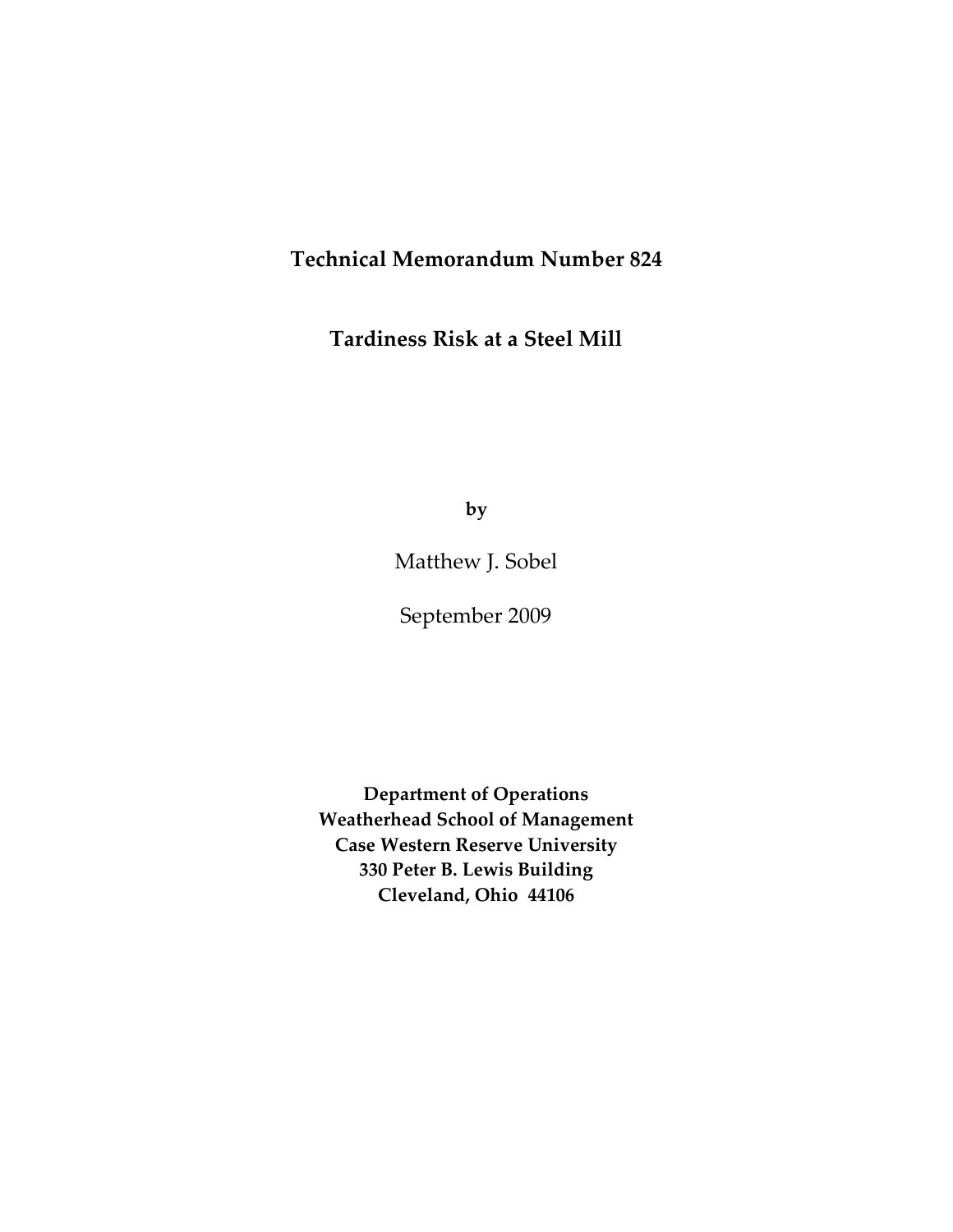### TARDINESS RISK AT A STEEL MILL

Matthew J. Sobel

Department of Operations Case Western Reserve University Cleveland, OH 44106-7235 E-mail: matthew.sobel@case.edu

Running head: Tardiness Risk at a Steel Mill

#### Abstract

A customer who places a tentative order at a steel mill customarily receives a due-date quotation, namely the date by which the mill says that it will ship the order. The steel mill wants the due date to be early enough so that the customer won't balk (withdraw the order), but late enough so that the probability of tardiness is low. This note obtains expressions for the tardiness probability at a continuous caster steel mill under the assumption that orders for different steel grades arrive as independent grade-dependent renewal processes and the time spent in the melt process is the waiting time in an  $M/M/1$  queue. Some expressions require less stringent assumptions. The model reflects the fact that the melt process can be initiated only after the cumulative tonnage of non-balking unprocessed orders reaches a minimum batch size. This key feature occurs in other process industries such as aluminum and copper casting.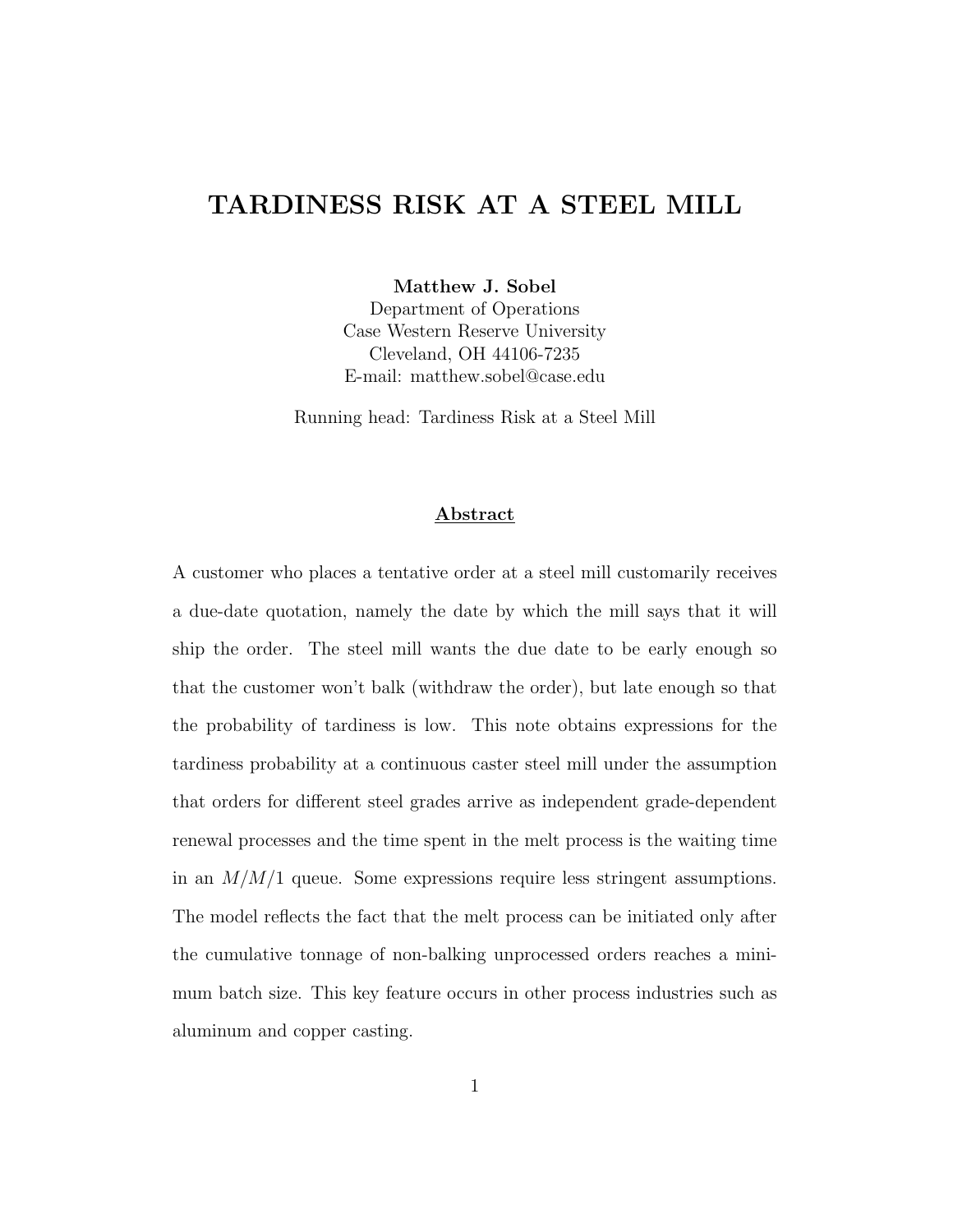### 1 INTRODUCTION

It is common for a steel mill to receive streams of tentative customer orders for assorted grades of steel. The mill responds to a tentative order with a due-date quotation which the customer may or may not accept. Although a shorter due-date quotation raises the likelihood that the customer will not balk (i.e., that the order will remain at the mill), it also increases the likelihood of subsequent tardiness. This note is not directly concerned with the problem of optimally balancing the balking probability with the tardiness probability. Keskinocak and Tayur [4] survey the optimization literature. Instead, the focus here is the probability of tardiness in continuous caster steel mills and other process industries with minimum batch sizes (such as aluminum and copper casting). An expression for the probability of tardiness is useful in calculating optimal due-date quotations in a steel mill (cf. Slotnick [6]).

A steel mill with a continuous caster has a single large ladle (e.g., 100 tons) that can be used to make only one grade of steel at a time. A "melt" consists of combining iron ore, alloys, coke, and other ingredients in the ladle at high temperature to make a particular grade of steel followed by casting the molten output into slabs. Further processing ("finishing") includes rolling and forming coils of product that correspond to particular customers' orders. Since a melt has a high fixed cost, a batch enters the melt process queue only when that grade's cumulative unprocessed non-balking tonnage reaches the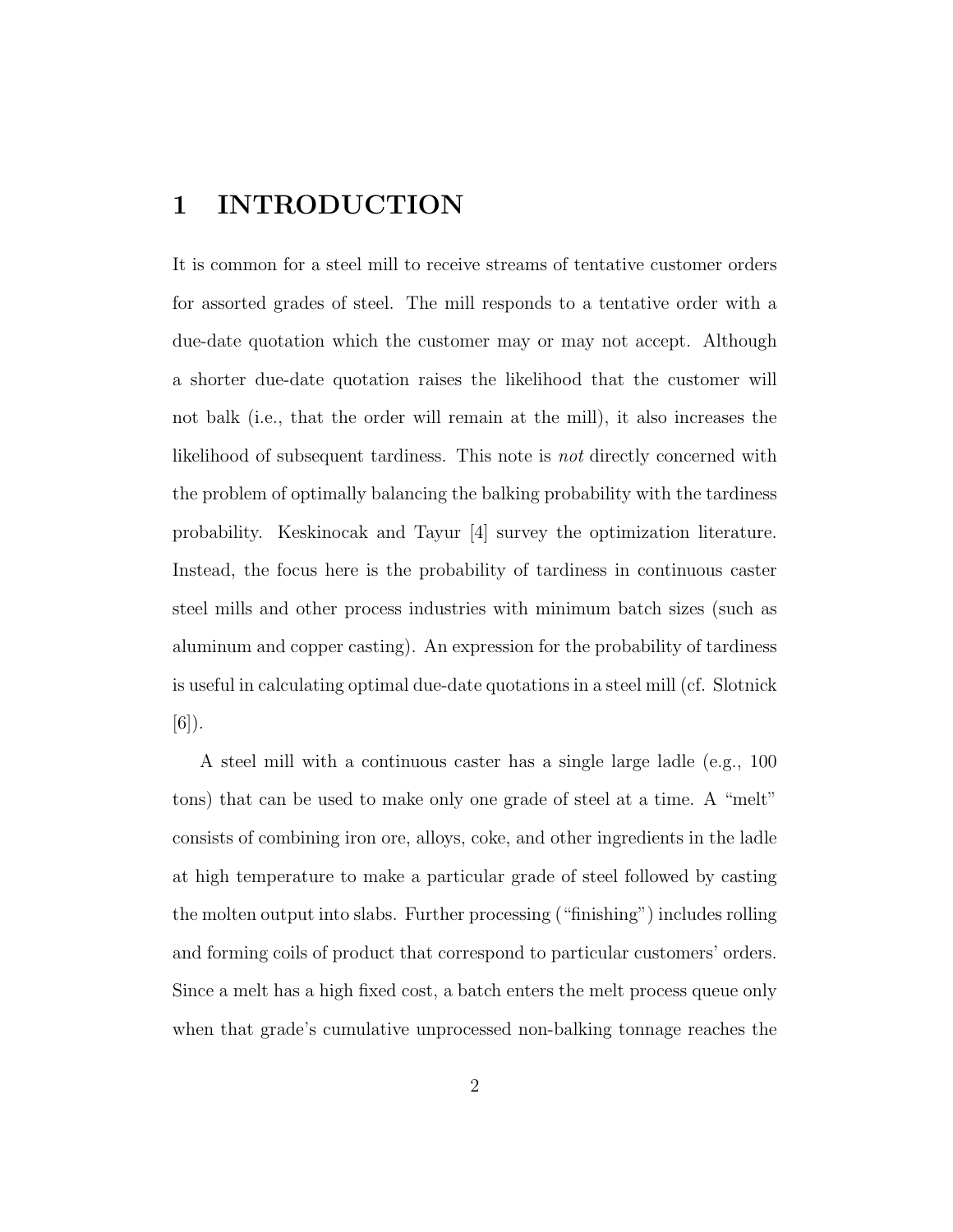ladle capacity. Therefore, the elapsed time until a customer's order is shipped is the sum of three times. First, there is the delay until the cumulative tonnage of unprocessed non-balking orders with the same grade as that of the current customer reaches the ladle capacity. Second, there is the waiting time in the melt process queue, and third there is the time in the caster and in subsequent rolling mills. The steel mill is said to be tardy with respect to a particular order if the total elapsed time is greater than the due-date quotation that was given to the customer.

Consider any particular grade of steel. The delay until the cumulative tonnage of non-balking orders reaches the ladle capacity can be regarded as an attribute of a batch service queueing process. The literature on the dependence of these processes on the batch size (Bailey [1] seems to have originated the literature, and see Gold and Tran-Gia [2] for references) and batch size optimization (see Xia et al. [10] and its references) is not applicable to steel mills where the batch size, i.e., the size of the ladle, is fixed.

Batch service queues exemplify stochastic clearing systems. Stidham ([8] and [9]) initiated the stochastic process and optimization literatures; see Kella et al. [3] and Perry et al. [5] for more recent references. There too, the batch size is a decision variable in the motivating contexts, so the results do not seem applicable to the quotation of due dates in steel mills (because the ladle size is fixed). However, the results for batch service queues and, more generally, stochastic clearing systems, may be applicable to the *design*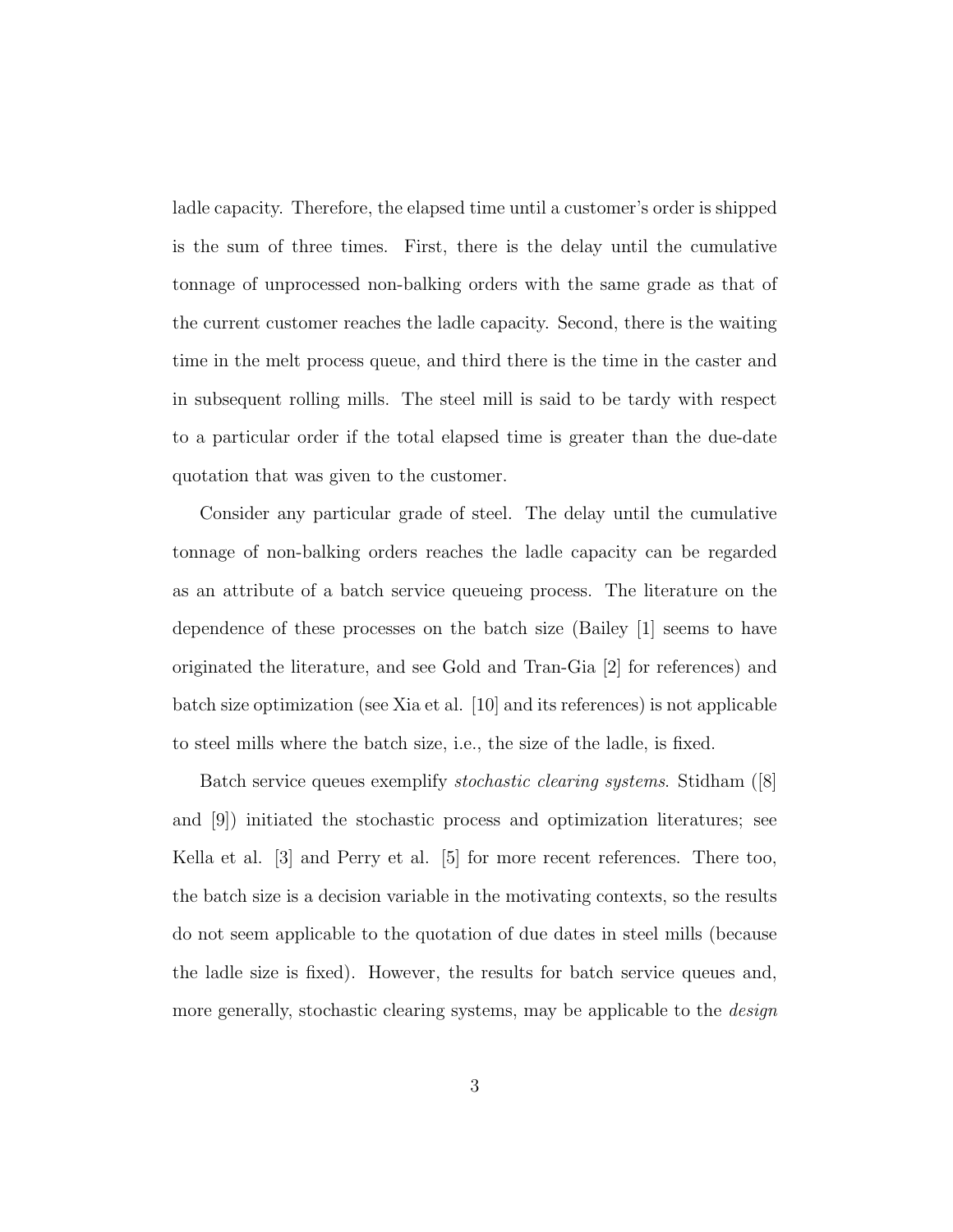of steel mills and factories in other process industries with minimum batch size technologies.

### 2 MODEL AND OVERVIEW

For each grade of steel, the combined tonnage of unprocessed non-balking customers' orders waits to enter the melt process until the aggregate is at least as large as the ladle capacity. A grade's batch gap at a given time is the difference between the ladle capacity and the current aggregate non-balking tonnage which is waiting to be melted.

#### Notation

 $g =$  grade of current customer who is receiving a due-date quotation;

 $\gamma$  = grade g batch gap assuming that the current customer does not balk;

 $T =$  elapsed time to fill the grade g batch gap;

 $\lambda_g$  = arrival rate of *non-balking* grade g customers;

 $\mathcal{A}$  = average tonnage per non-balking grade g customer;

 $\Lambda = \sum_{k} \lambda_k$ ; aggregate non-balking arrival rate;

 $\beta$  = melt rate (in tons per unit time);

 $W =$  time that an order spends in the melt *system* after the batch gap is filled;

 $\delta$  = due-date quotation;

 $K =$  batch size  $=$  ladle capacity;

 $\Phi, \phi =$  distribution and density functions of the (standard) normal random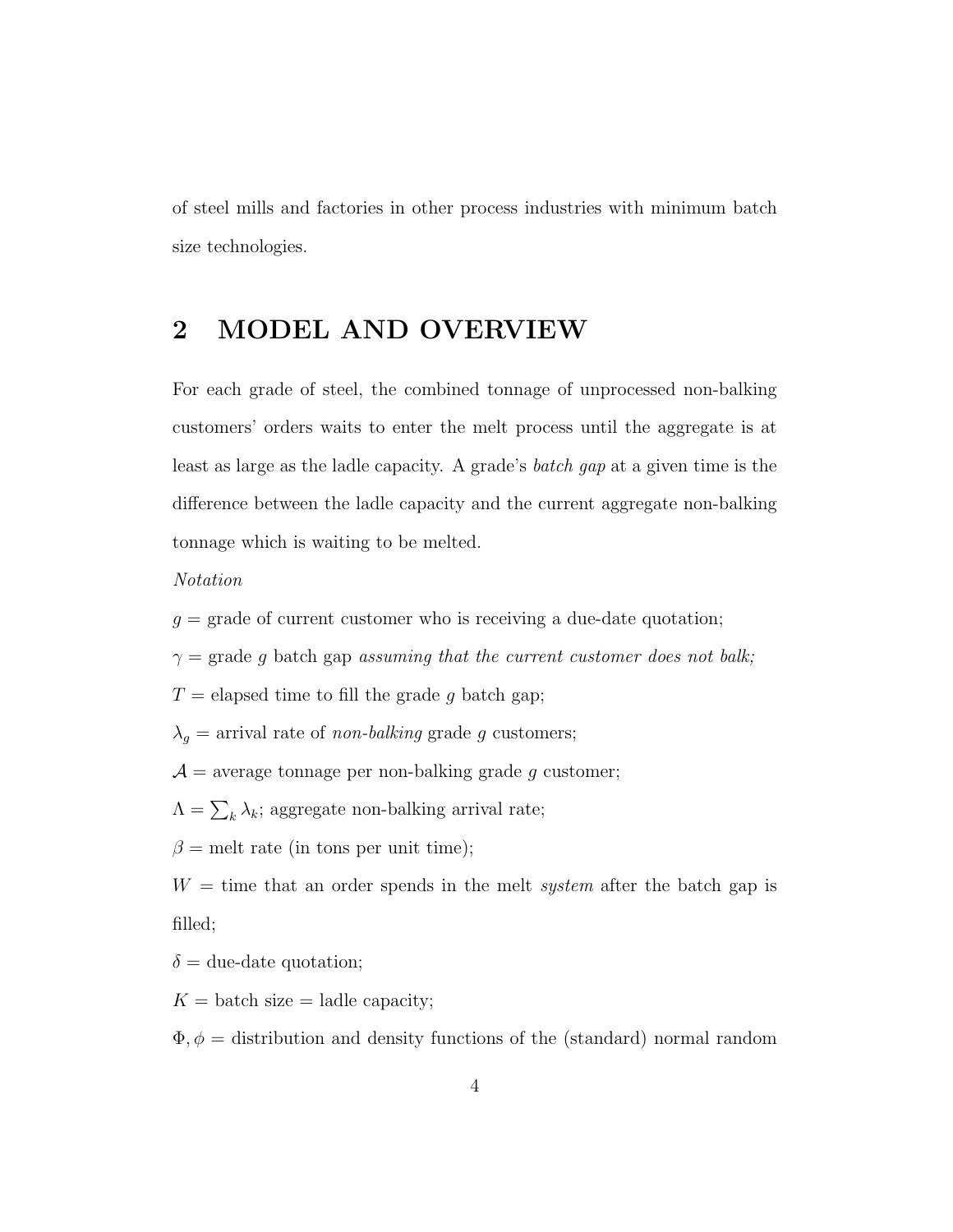variable with mean 0 and variance 1.

If the grade g batch gap was  $\gamma_1$  immediately before the current customer arrived, and the tonnage of the current customer's order is A, then the updated grade g batch gap is  $\gamma = (\gamma_1 - A)^+$ . Henceforth, this note considers one particular grade of steel, so g is suppressed in the notation.

This note employs the following steps to obtain a computationally practical expression for  $P{T+W > \delta}$ . The first step models W as the equilibrium waiting time in an M/M/1 queue with arrival rate  $\Lambda$  and service rate  $\beta$ . The second step calculates the tardiness probability by treating  $T$  and  $W$  as independent random variables, with  $T$  having a normal distribution. The mean and variance of T are parameters in the second step. The third step deduces the mean and variance of T from properties of renewal processes and renewal-reward processes. Section 5 sketches the first two steps and, until then, this note obtains expressions for the mean and variance of  $T$ , i.e., the third step.

#### 2.1 OVERVIEW

Let  $X_1, X_2, \ldots$  be the inter-arrival times of future non-balking customers, and let  $A_1, A_2, \dots$  be the tonnages in their orders. Assume that  $X_1, X_2, \dots$ and  $A_1, A_2, \ldots$  generate independent renewal processes, i.e., they are mutually independent and each sequence consists of independent and identically distributed nonnegative random variables. Let  $H(\cdot)$  and  $J(\cdot)$  denote the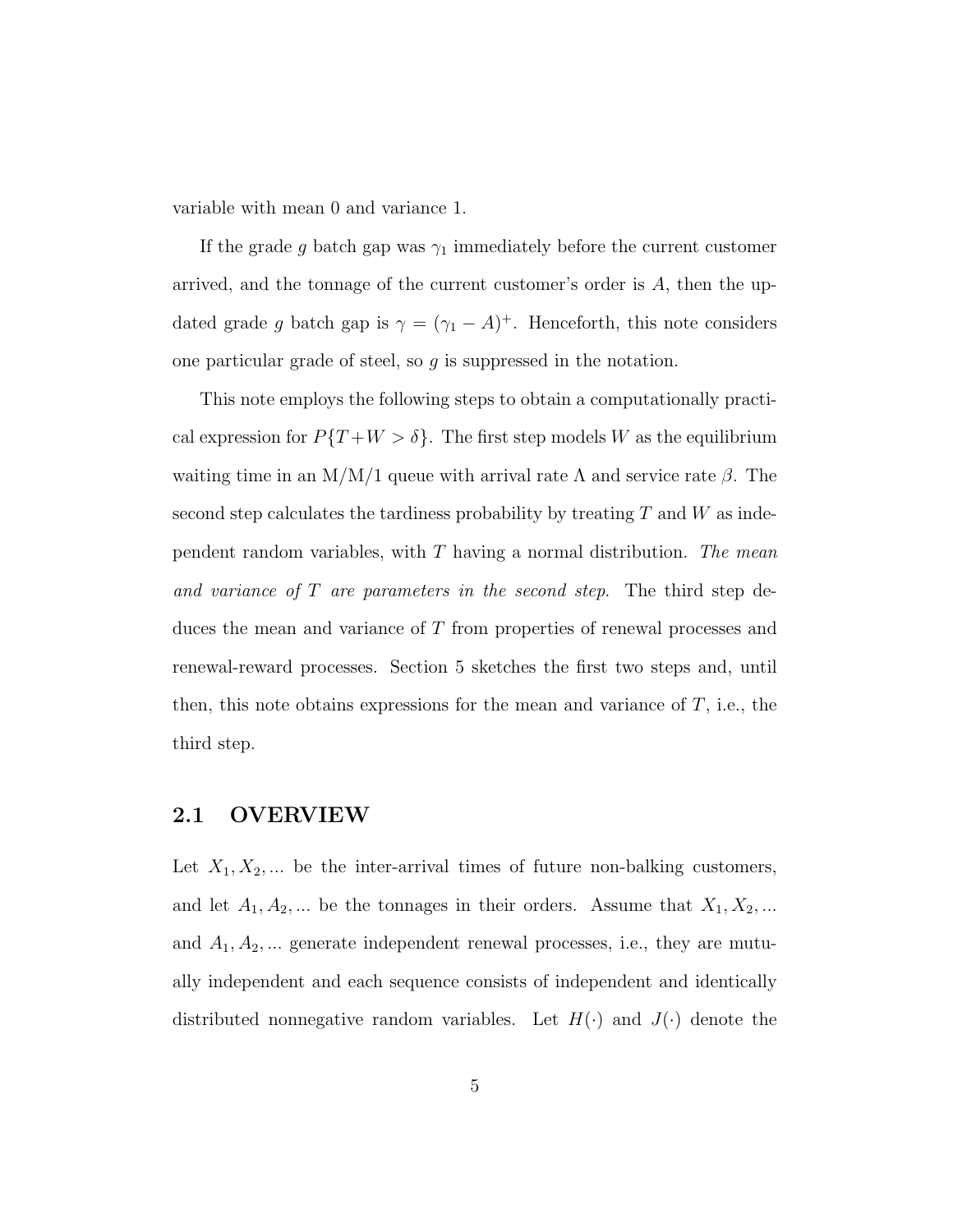respective distribution functions of the A's and X's.

The sequence  $X_1, X_2, \ldots$  is the output from filtering the exogenous arrival process of orders with the balking process, which depends on the due-date quotations. This note does not consider the exogenous process or the filtration; see Slotnick [6] and Slotnick and Sobel [7] for optimal filtrations.

The next section derives two expressions for  $\mu_T$ . The first, (3.11), is valid without any additional assumptions, and the second, (3.21), is valid if the arrival process is Poisson and the order sizes are exponentially distributed. The latter expression coincides with an upper bound on  $\mu$ <sub>T</sub> which is obtained in §3.1.

Section 4 begins with a formula for  $\sigma_T^2$  in the general case. The assumption in §4.1 of Poisson arrivals specializes the formula, and the additional assumption in §4.2 of exponential order sizes further specializes it.

Section 5 uses the results in  $\S 3$  and  $\S 4$ , treating T and W as independent random variables and  $T$  as approximately normally distributed, to calculate the tardiness probability. The note is summarized in §6.

# 3  $\mu_T = E(T)$

Let  $\{N(t): t \geq 0\}$  be the renewal process generated by  $X_1, X_2, ...$ :

$$
N(t) = \sup\{n : \sum_{j=1}^{n} X_j \le t\} \quad (t \ge 0)
$$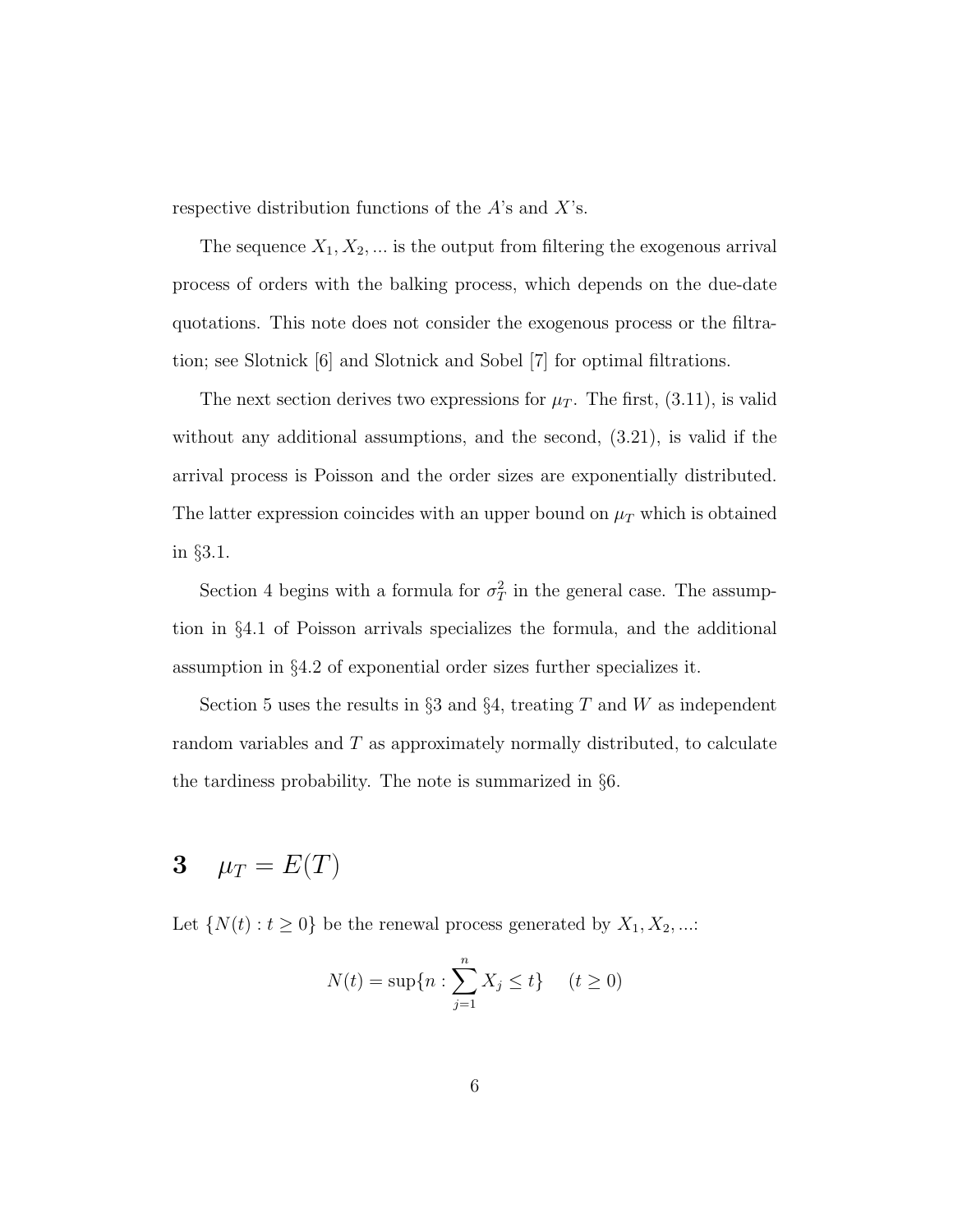That is,  $N(t)$  is the cumulative number of non-balking grade g customers who have arrived  $t$  time units hence. Let  $Z_n$  be the cumulative tonnage brought by the first  $n$  non-balking customers :

$$
Z_n = \sum_{j=1}^n A_j \qquad (n = 0, 1, 2, \ldots)
$$
 (3.1)

The batch gap is filled at the earliest time  $T$  at which this sum is larger than the batch gap,  $\gamma$ :

$$
T = \inf\{t : Z_{N(t)} > \gamma\}
$$
\n
$$
(3.2)
$$

More generally,  $T=T(\gamma)$  with the definition

$$
T(y) = \inf\{t : Z_{N(t)} > y\} \qquad (y \ge 0)
$$
\n(3.3)

Denote the distribution functions of  $T(y)$  and  $Z_{N(t)}$  with

$$
F_T(y, t) = P\{T(y) \le t\} \qquad F_N(y, t) = P\{Z_{N(t)} \le y\} \tag{3.4}
$$

The distribution functions are related because

$$
T(y) \le t \Longleftrightarrow Z_{N(t)} > y \tag{3.5}
$$

From (3.3),

$$
F_T(y, t) = 1 - F_N(y, t)
$$
\n(3.6)

Let  $\mu_T(y) = E[T(y)]$  and use (3.5):

$$
\mu_T(y) = \int_0^\infty [1 - F_T(y, t)] dt = \int_0^\infty F_N(y, t) dt \tag{3.7}
$$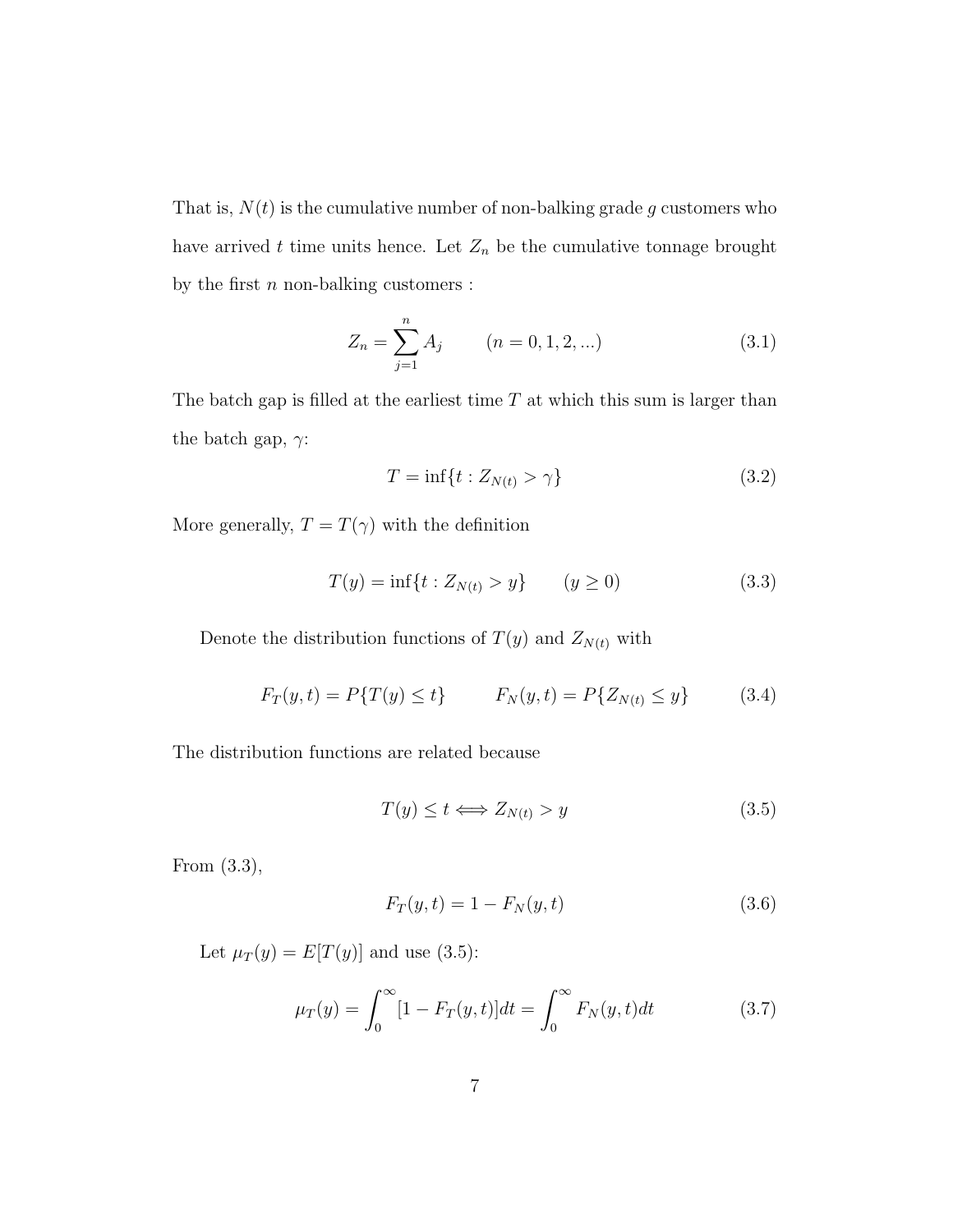In order to exploit (3.7), let  $H_k(\cdot)$  denote the distribution function of the cumulative tonnage of the first k non-balking customers, namely of  $\sum_{j=1}^{k} A_k$ , so  $H(r) = H_1(r)$  and  $H_0(r) \equiv 1$  if  $r \ge 0$ .

Use definition  $(3.4)$  and condition on  $N(t)$ :

$$
F_N(y,t) = \sum_{k=0}^{\infty} P\{Z_{N(t)} \le y \mid N(t) = k\} P\{N(t) = k\}
$$
 (3.8)

Let  $p_k(t) = P\{N(t) = k\}$  and use  $H_k(y) = P\{Z_{N(t)} \le y | N(t) = k\}$ :

$$
F_N(y, t) = \sum_{k=0}^{\infty} H_k(y) p_k(t)
$$
\n(3.9)

Substitute in (3.7):

$$
\mu_T(y) = \int_0^\infty F_N(y, t)dt = \int_0^\infty \sum_{k=0}^\infty H_k(y)p_k(t)dt \tag{3.10}
$$

Interchange the order of integration and summation to obtain a general expression for the mean time to close a bucket gap:

$$
\mu_T(y) = \sum_{k=0}^{\infty} c_k H_k(y) \quad \text{where} \quad c_k = \int_0^{\infty} p_k(t) dt \tag{3.11}
$$

### 3.1  $\mu_T$  BOUNDS WITH POISSON ARRIVALS

Since  $Z_{N(t)}$  is the cumulative tonnage that has arrived by time t,

$$
\gamma \le Z_{N(T)} \le \gamma + A_{N(T)+1} \tag{3.12}
$$

Let  $M_X(\cdot)$  denote the renewal function for  $\{N(t), t \ge 0\}$  which has interarrival times  $X_1, X_2, \dots$  That is,  $M_X(t) = E[N(t)]$ . Therefore,

$$
E[Z_{N(T)}] = \mathcal{A}E[M_X(T)]\tag{3.13}
$$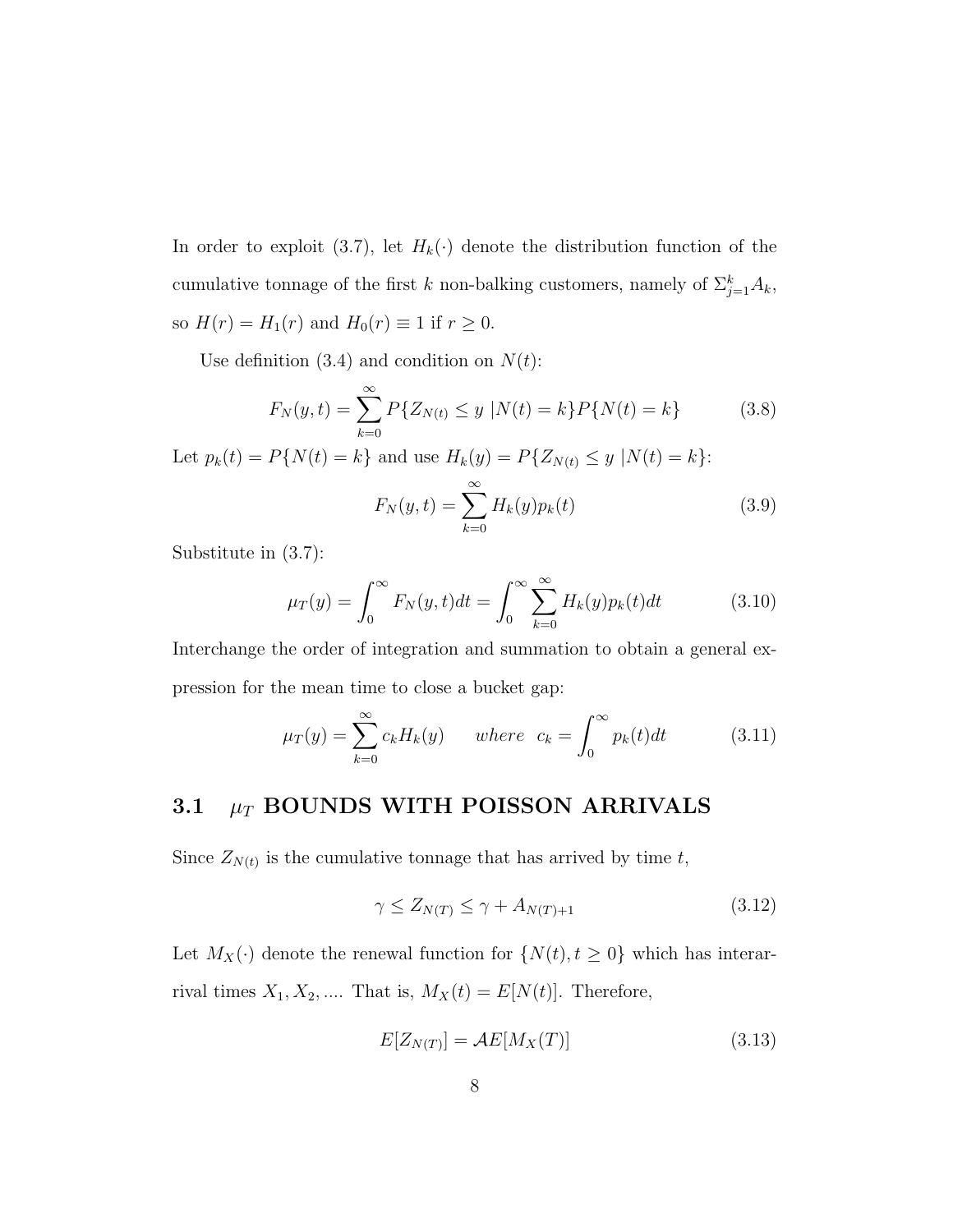Assuming that  $\{N(t), t \ge 0\}$  is a Poisson process with rate  $\lambda$ ,  $M_X(t) = \lambda t$ and

$$
E[Z_{N(T)}] = A\lambda E(T) = A\lambda \mu_T \tag{3.14}
$$

It follows from (3.12) that  $\gamma \leq E[Z_{\mathcal{N}(T)}] < \gamma + \mathcal{A}$ . These inequalities and (3.14) yield

$$
\gamma/(\lambda \mathcal{A}) \le \mu_T \le (1 + \gamma/\mathcal{A})/\lambda \tag{3.15}
$$

## 3.2  $\mu_T$ : POISSON ARRIVALS AND EXPONENTIAL ORDER SIZES

In this subsection, the arrival process is a Poisson process with rate  $\lambda$  and the order sizes are exponentially distributed with rate  $\theta = 1/\mathcal{A}$ . So  $p_k(t) =$  $e^{-\lambda t} (\lambda t)^k / k! \ (k = 0, 1, \ldots), H(y) = 1 - e^{-\theta y},$ 

$$
H_k(y) = \int_0^y \theta e^{-\theta r} (\theta r)^{k-1} dy / (k-1)! \quad (k = 1, 2, \ldots), \text{ and } (3.16)
$$

$$
1/\lambda = \int_0^\infty p_k(t)dt \qquad (k = 0, 1, \ldots) \tag{3.17}
$$

Let  $M(\cdot)$  be the renewal function that corresponds to  $H(\cdot)$ . So

$$
M(y) = \sum_{k=1}^{\infty} H_k(y) \tag{3.18}
$$

Also,  $M(y) = E[N_A(y)]$  with the definition  $N_A(y) = \sup\{n : \sum_{j=1}^n A_j \leq y\},\$ but there is no further mention of  $N_A(\cdot)$  in this note.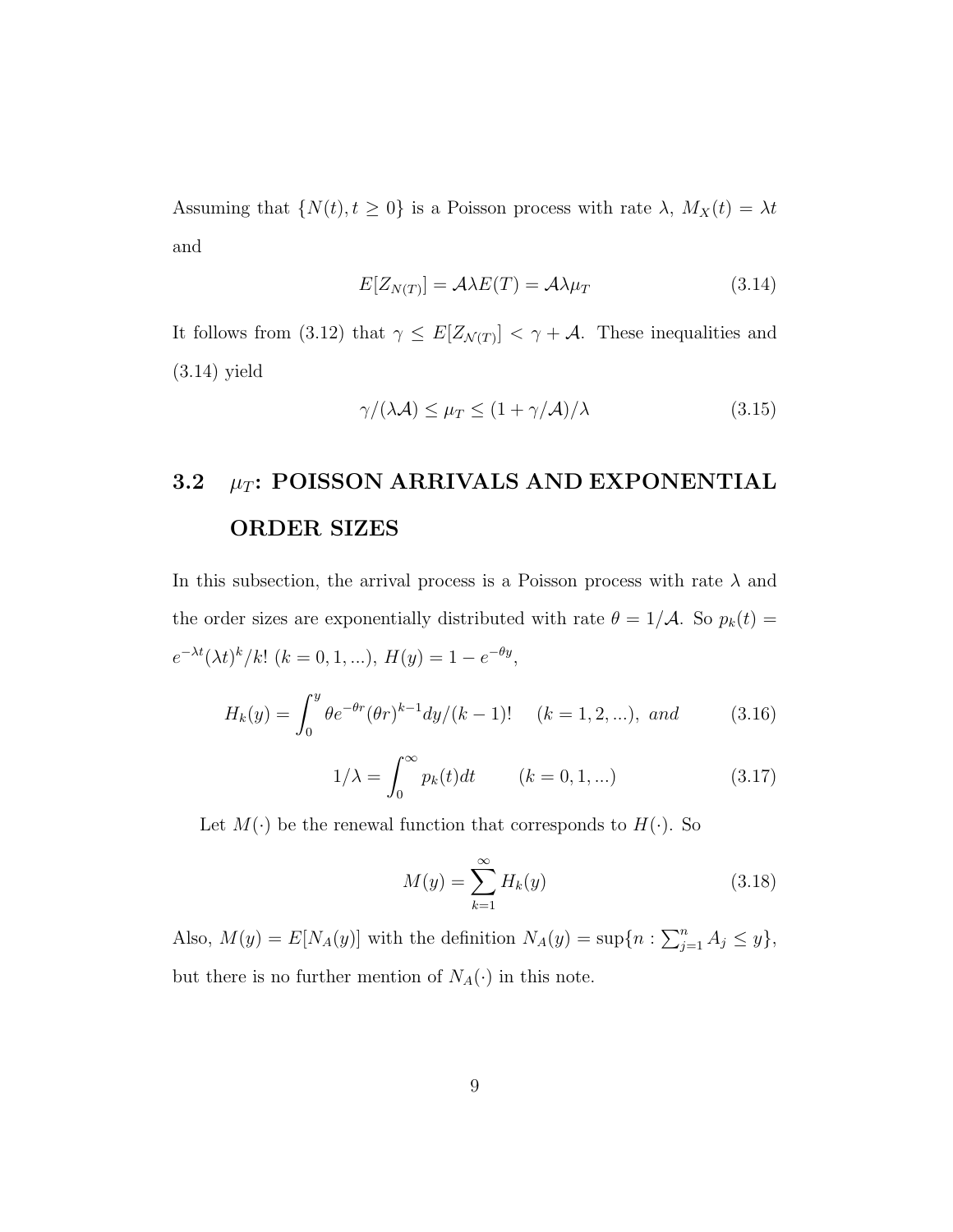Combining the definition of  $H_k(\cdot)$ , (3.10), (3.11), (3.17), (3.18), and  $H_0(\cdot) \equiv 1,$ 

$$
\mu_T(y) = (1/\lambda) \sum_{k=0}^{\infty} H_k(y) = (1/\lambda)[1 + M(y)] \tag{3.19}
$$

Since exponentiality implies  $M(t) = \theta t$ ,

$$
\mu_T(y) = (1/\lambda) \sum_{k=0}^{\infty} H_k(y) = (1/\lambda)(1 + \theta y)
$$
\n(3.20)

Substitute  $y=\gamma$  and  $\theta=1/\gamma$  to obtain

$$
\mu_T = E(T) = (1 + \gamma \theta) / \lambda \tag{3.21}
$$

This expression is the upper bound in (3.15) because  $\theta = 1/\mathcal{A}$ . Notice that the right side of (3.21) is the sum of the means of  $1 + \gamma \theta$  exponential random variables with parameter  $\lambda$ . An obvious renewal-theoretic argument permits the interpretation of  $1+\gamma\theta$  as the expected number of grade  $g$  non-balking customers which are needed to close the gap.

# 4  $\sigma_T^2 = Var(T)$

This section obtains expressions for  $E[T(y)^2]$  because there are expressions for  $\mu_T(y)$  ((3.11), (3.19), and (3.20)).

From (3.6) and (3.10),

$$
\frac{\partial F_T(t,y)}{\partial t} = \frac{\partial [1 - F_N(y,t)]}{\partial t} = \frac{\partial [1 - \sum_{k=0}^{\infty} H_k(y)p_k(t)]}{\partial t}
$$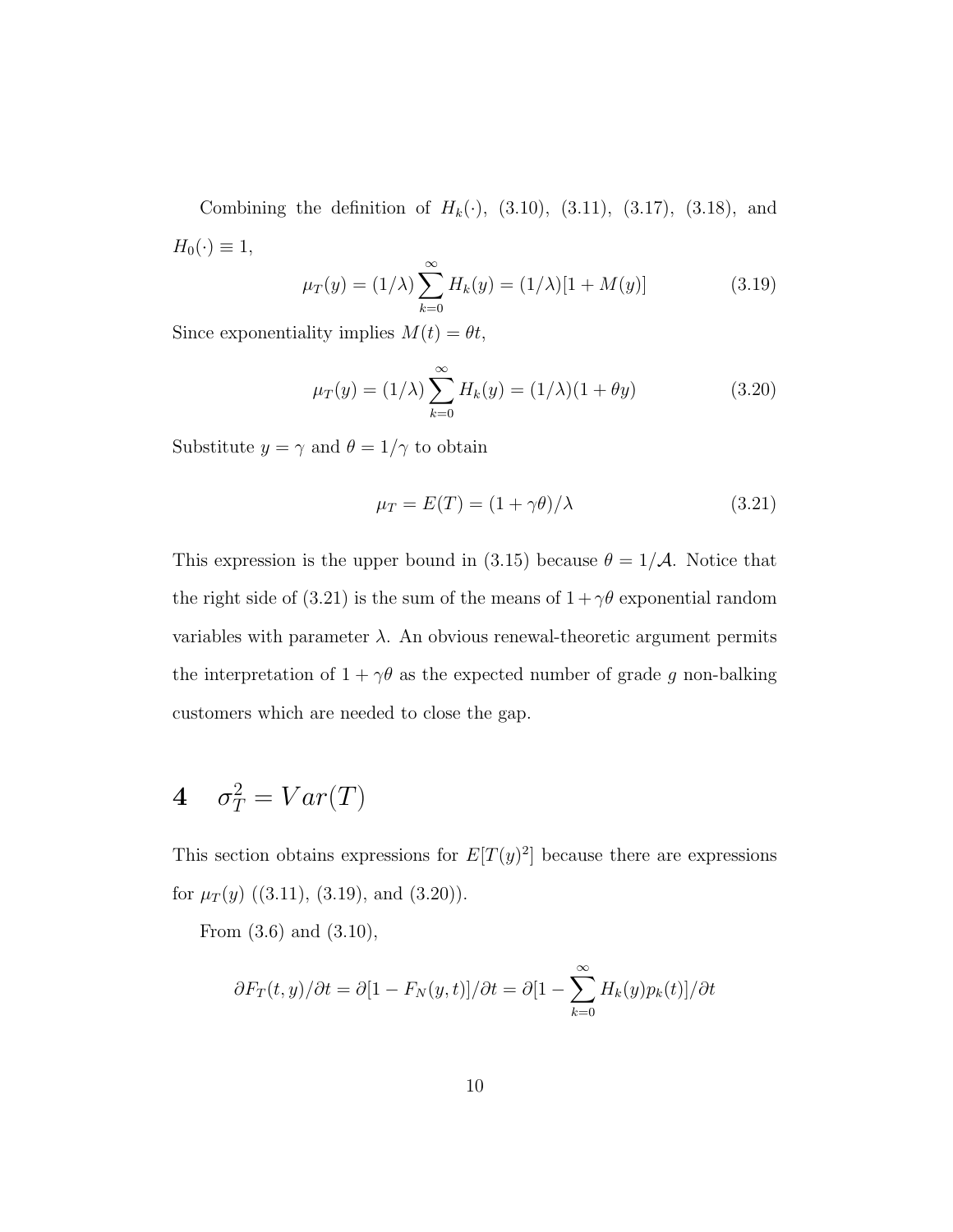So

$$
\partial F_T(t,y)/\partial t = -\sum_{k=0}^{\infty} H_k(y)[dp_k(t)/dt]
$$

Interchanging the order of integration and summation yields

$$
E[T(y)^{2}] = \int_{0}^{\infty} t^{2} [\partial F_{T}(t, y) / \partial t] dt = \sum_{k=0}^{\infty} b_{k} H_{k}(y)
$$
(4.1)

Define

$$
b_k = -\int_0^\infty t^2 [dp_k(t)/dt] dt \qquad (4.2)
$$

Therefore, (3.16) and (4.1) imply

$$
\sigma_T^2(y) = \sum_{k=0}^{\infty} b_k H_k(y) - \left[\sum_{k=0}^{\infty} c_k H_k(y)\right]^2
$$
\n(4.3)

where  $c_k$  is defined in (3.11).

#### $4.1$ 2  $_T^2$ : POISSON ARRIVAL PROCESS

This subsection specializes (4.3) under the assumption that  $\{N(t), t \ge 0\}$  is a Poisson process with rate  $\lambda$ ; the order tonnages (the  $A$ 's) continue to have an arbitrary distribution function  $H(\cdot)$ .

Use  $p_k(t) = e^{-\lambda t} (\lambda t)^k / k!$  in (3.11) to obtain  $c_k = 1/\lambda$ . Therefore, in (4.3),

$$
\sum_{k=0}^{\infty} c_k H_k(y) = \left[1 + M(y)\right] / \lambda \tag{4.4}
$$

Use

$$
dp_k(t)/dt = -\lambda e^{-\lambda t} [(\lambda t)^k/k! - (\lambda t)^{k-1}/(k-1)!]
$$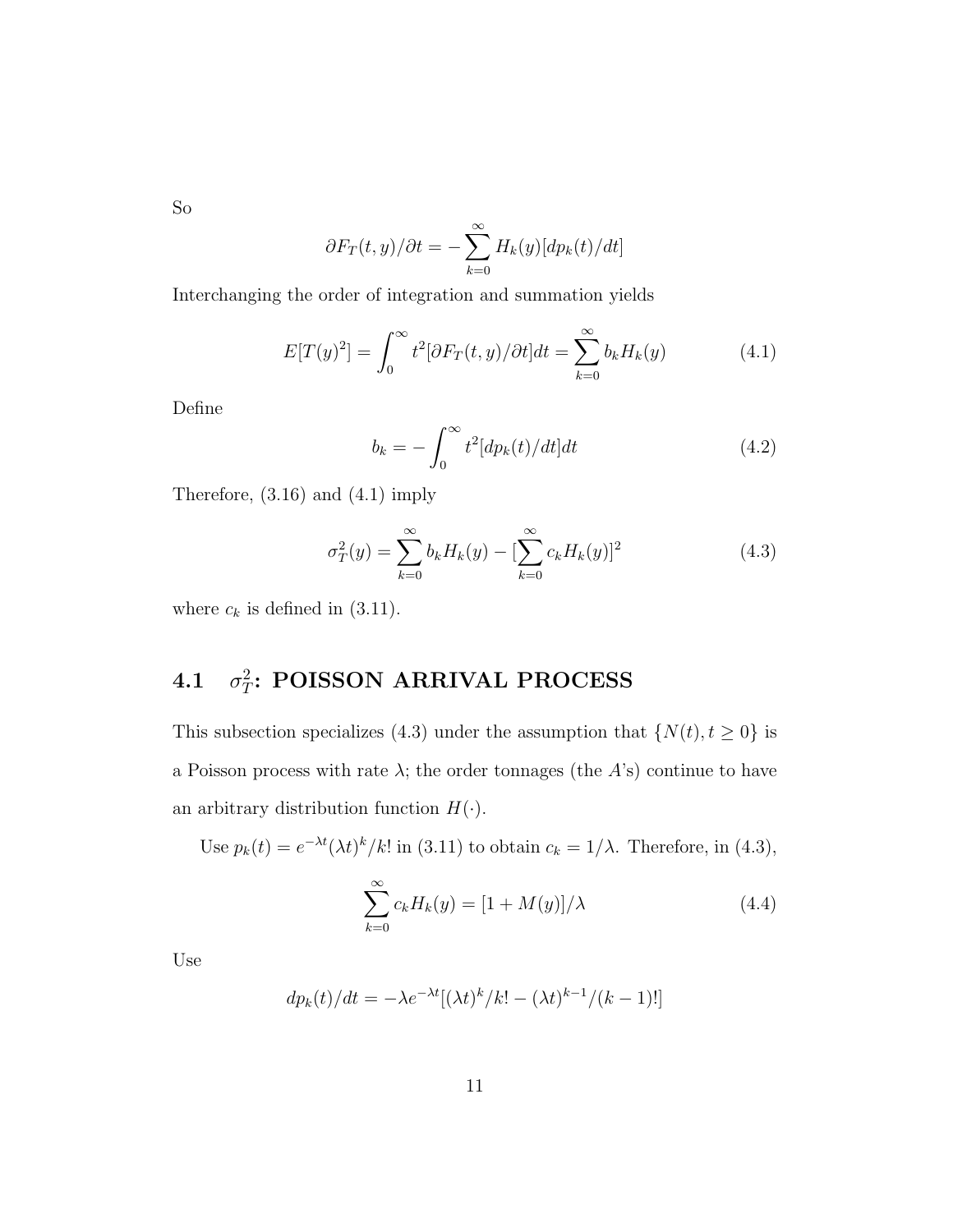in (3.17) to obtain

$$
b_k = -\int_0^\infty t^2 [dp_k(t)/dt] dt = \int_0^\infty t^2 \lambda e^{-\lambda t} [(\lambda t)^k / k! - (\lambda t)^{k-1}/(k-1)!] dt
$$

So

$$
b_k = \int_0^\infty t^2 \lambda e^{-\lambda t} (\lambda t)^k dt / \lambda! - \int_0^\infty t^2 \lambda e^{-\lambda t} (\lambda t)^{k-1} dt / (k-1)!
$$

The integrals are the mean squares of gamma random variables with respective parameters  $(k+1, \lambda)$  and  $(k, \lambda)$ . Since the mean square is the sum of the variance (which is  $(k+1)/\lambda^2$  for the first integral and  $k/\lambda^2$  for the second) and the square of the mean (the mean is  $(k+1)/\lambda$  in the first integral and  $k/\lambda$  in the second),

$$
b_k = [(k+1) + (k+1)^2 - k - k^2]/\lambda^2 = 2(k+1)/\lambda^2
$$

Therefore, the first sum in (4.3) is

$$
\sum_{k=0}^{\infty} b_k H_k(y) = 2[1 + \sum_{k=1}^{\infty} (k+1)H_k(y)]/\lambda^2
$$

Define

$$
Q(y) = \sum_{k=1}^{\infty} k H_k(y)
$$
\n(4.5)

From definition (3.18) of  $M(y)$  and (4.5),

$$
\sum_{k=0}^{\infty} b_k H_k(y) = 2[1 + Q(y) + M(y)]/\lambda^2
$$
\n(4.6)

Combining (4.3), (4.4), and (4.6),

$$
\sigma_T^2(y) = 2[1 + Q(y) + M(y)]/\lambda^2 - \{[1 + M(y)]/\lambda\}^2
$$
  
= 
$$
[2Q(y) - M(y) - M(y)^2 + 1]/\lambda^2
$$
 (4.7)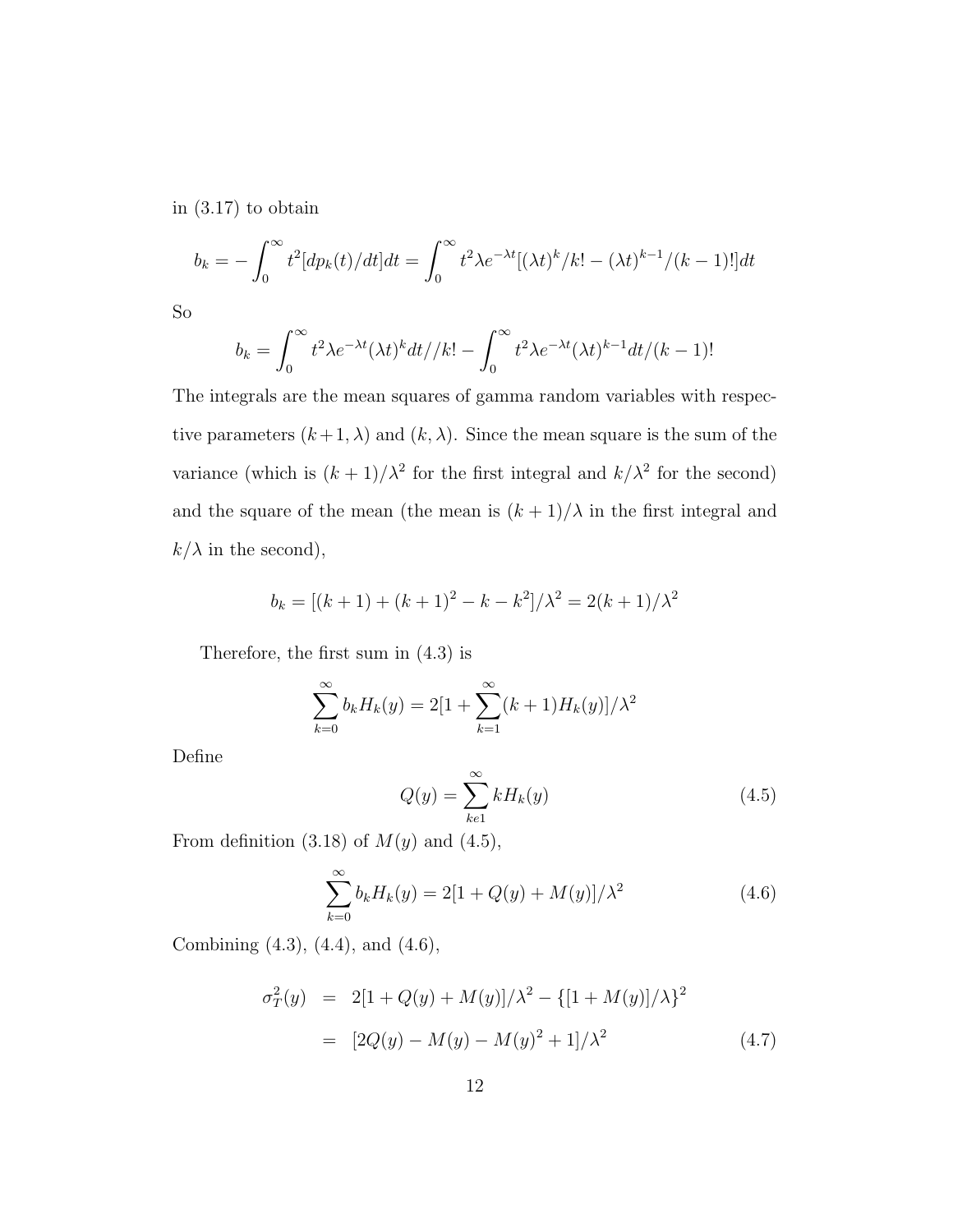Notice that the standard deviation of  $T(y)$  is proportional to the mean nonbalking customer interarrival time  $(1/\lambda)$ .

#### 4.2 2  $T_T^2$ : POISSON ARRIVAL PROCESS AND EXPO-NENTIAL ORDER SIZES

This section obtains the variance and specializes (4.3) under the assumptions that  $\{N(t), t \geq 0\}$  is a Poisson process with rate  $\lambda$  and the order tonnages are exponentially distributed with rate  $\theta = 1/\mathcal{A}$ . The starting point is (4.7) with  $M(y) = \theta y$ . Since  $Q(y)$  is needed for (4.7), here

$$
Q(y) = \sum_{k=1}^{\infty} k H_k(y) = \sum_{k=1}^{\infty} k \int_0^y \lambda e^{-\lambda t} (\lambda t)^{k-1} dt / (k-1)!
$$

Interchanging the order of summation and integration,

$$
Q(y) = \int_0^y \theta e^{-\theta t} \left[ \sum_{k=1}^\infty k(\theta t)^{k-1} / (k-1)! \right] dt \tag{4.8}
$$

The sum is

$$
\sum_{k=1}^{\infty} k(\theta t)^{k-1} / (k-1)! = \sum_{k=0}^{\infty} (k+1)(\theta t)^k / k! \tag{4.9}
$$

which can be split into two terms. The first term is

$$
\sum_{k=0}^{\infty} k(\theta t)^k / k! = \sum_{k=1}^{\infty} k(\theta t)^k / k! = \sum_{k=1}^{\infty} \theta t(\theta t)^{k-1} / (k-1)! = \theta t \sum_{k=0}^{\infty} (\theta t)^k / k!
$$

Since the sum in the right-most term is  $e^{\theta t}$ ,

$$
\sum_{k=1}^{\infty} k(\theta t)^{k-1} / (k-1)! = \theta t e^{\theta t}
$$
 (4.10)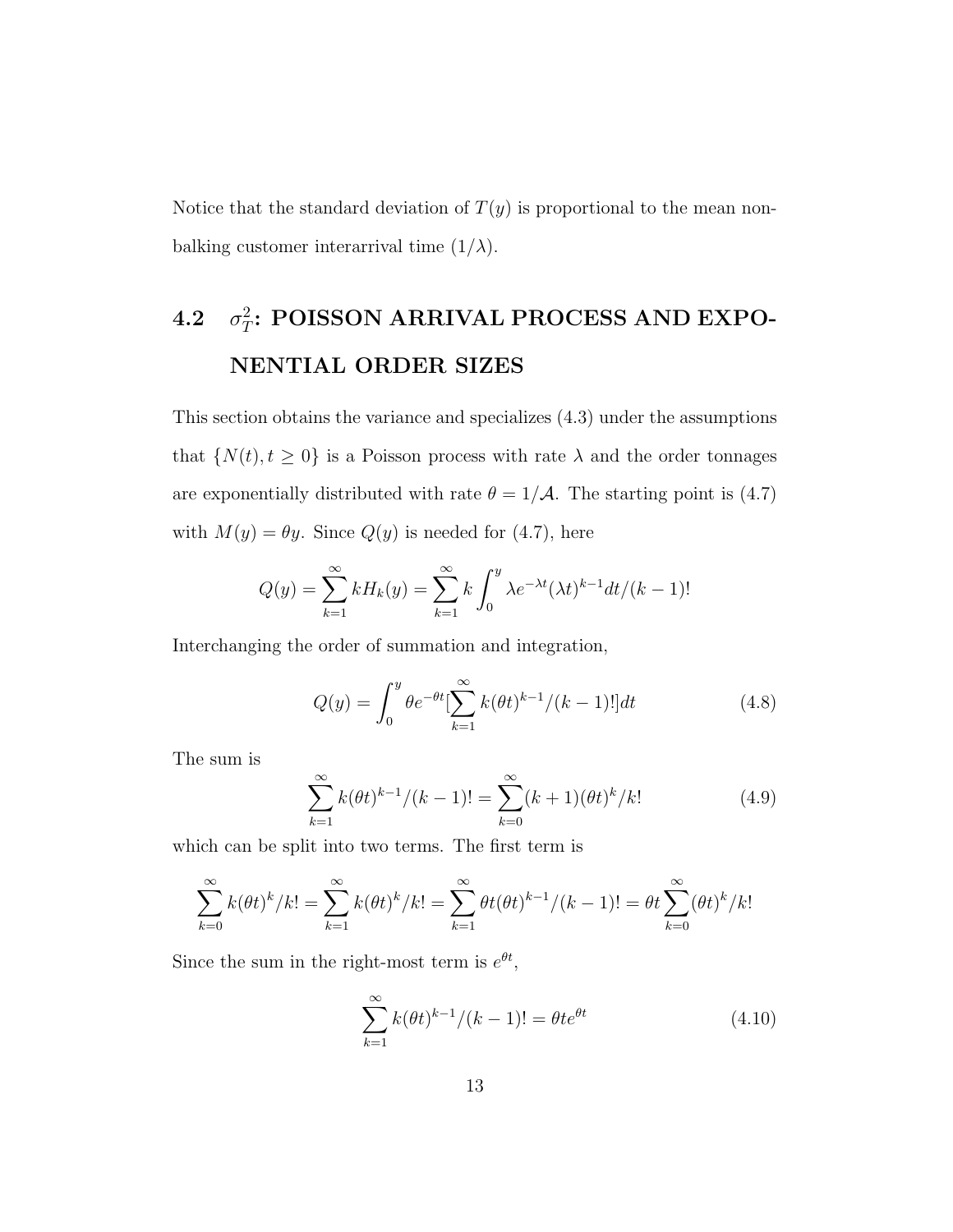The other term on the right side of (4.9) is

$$
\sum_{k=0}^{\infty} (\theta t)^k / k! = e^{\theta t} \tag{4.11}
$$

Substituting  $(4.10)$  and  $(4.11)$  in  $(4.9)$ , and inserting the result in  $(4.8)$ ,

$$
Q(y) = \int_0^y \theta e^{-\theta t} (1 + \theta t) e^{\theta t} dt = \theta y + \theta^2 y^2 / 2
$$
 (4.12)

Finally, substituting (4.12) and  $M(y) = \theta y$  in (4.7) yields the following expression for  $\sigma_T^2(y)$  when non-balking customers arrive according to a Poisson process and those customers bring exponentially distributed order tonnages:

$$
\sigma_T^2(y) = (1 + \theta y) / \lambda^2 \tag{4.13}
$$

Notice that the variance of  $T(y)$  is a linear function of the size of the gap  $(y)$ and of the reciprocal of the mean order size  $(\theta = 1/\mathcal{A})$ . Notice too that it is the sum of the variances of  $1+\gamma\theta$  independent and identically distributed exponential random variables with parameter  $\lambda$ . An obvious renewal-theoretic argument permits the interpretation of  $1 + \gamma \theta$  as the expected number of grade g non-balking customers which are needed to close the gap.

# 5 TARDINESS PROBABILITY CALCULA-**TION**

Under the assumption that the duration of the melt process is the equilibrium waiting time in an  $M/M/1$  queue,  $W$  is an exponentially distributed random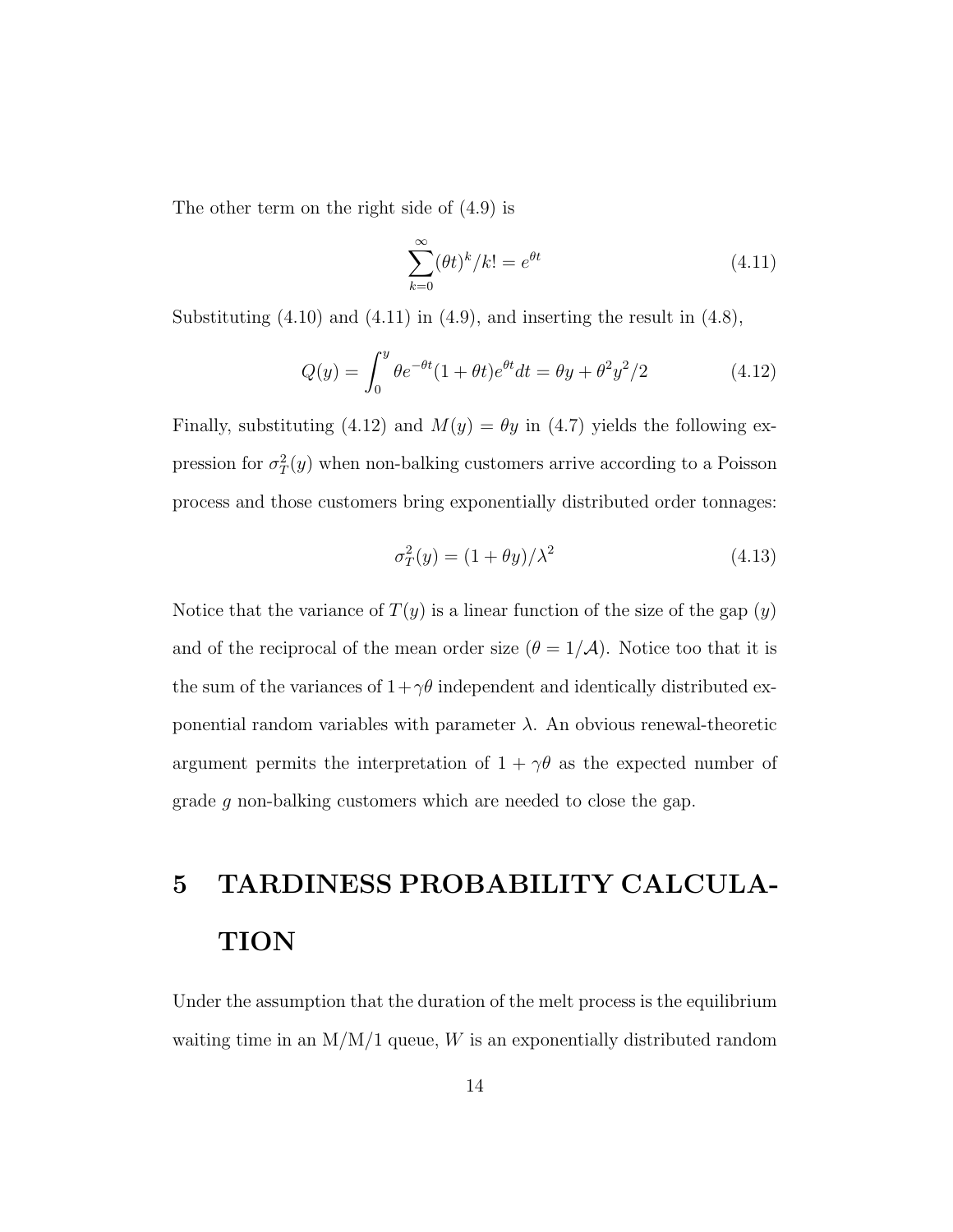variable with rate  $\beta - \Lambda$ . So its mean and variance are

$$
\mu_W = E(W) = 1/(\beta - \Lambda) \qquad \sigma_W^2 = Var(W) = 1/(\beta - \Lambda)^2
$$
\n(5.1)

One way to calculate the tardiness probability would be to treat  $W$  and  $T$ as independent normal random variables and to calculate

$$
P\{T+W > \delta\} \approx 1 - \Phi\left[ (\delta - \mu_W - \mu_T) / \sqrt{\sigma_W^2 + \sigma_T^2} \right] \tag{5.2}
$$

using (3.21) for  $\mu_T$ , (4.13) for  $\sigma_T^2$ , and (5.1) for  $\mu_W$  and  $\sigma_W^2$ .

An alternative calculation of the tardiness probability exploits the exponential assumption regarding  $W$  in its entirety, treats  $T$  and  $W$  as independent random variables, and represents  $T$  as a normal random variable with parameters given by  $(3.21)$  and  $(4.13)$ . Proceeding with this alternative calculation and letting  $c = \beta - \Lambda$ ,

$$
P\{T+W > \delta\} \approx \int_{-\infty}^{\infty} P\{W > \delta - b\} \phi\left(\frac{b-\mu_T}{\sigma_T}\right) db
$$

$$
= e^{-c\delta} \int_{-\infty}^{\delta} e^{c b} \phi\left(\frac{b-\mu_T}{\sigma_T}\right) db + 1 - \Phi\left(\frac{\delta - \mu_T}{\sigma_T}\right) \tag{5.3}
$$

Standard manipulations of the integral in (5.3) yield

$$
\int_{-\infty}^{\delta} e^{cb} \phi \left( \frac{b - \mu_T}{\sigma_T} \right) db = \sigma_T e^{c(\mu + c\sigma^2/2)} \Phi \left( \frac{\delta - \mu}{\sigma_T} - c\sigma_T \right)
$$

Therefore,

$$
P\{T+W > \delta\} \approx \sigma_T \exp\{-(\beta - \Lambda)[\delta - \mu_T - (\beta - \Lambda)\sigma_T^2/2\}
$$
  
 
$$
\times \Phi\left[\frac{\delta - \mu_T}{\sigma_T} - (\beta - \Lambda)\sigma_T\right] + 1 - \Phi\left(\frac{\delta - \mu_T}{\sigma_T}\right) \tag{5.4}
$$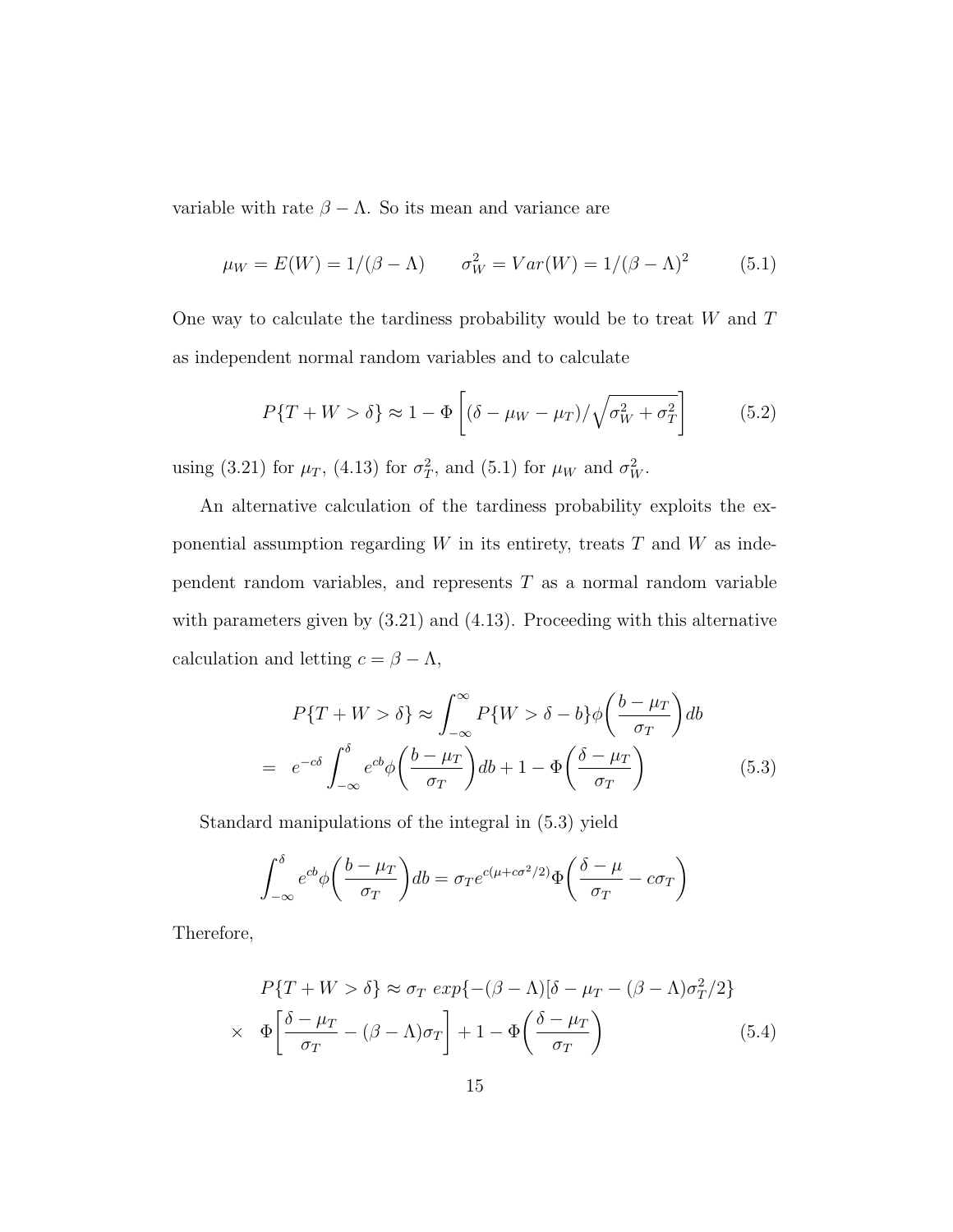The computer calculation of (5.5) calls the standard normal distribution function twice, whereas (5.2) calls it only once and doesn't evaluate an exponential as  $(5.5)$  requires. More importantly, if data on W are decidedly not exponential, (5.2) may provide a superior estimate of the tardiness probability.

#### 6 SUMMARY

A steel mill exemplifies process industry factories which receive streams of tentative orders for assorted grades of their product. In response to an order, the mill quotes a delivery lead time which may be acceptable to the customer, or the customer may balk and withdraw the order. In these contexts it is important to quantify the risk of tardiness which is associated with a particular lead time quotation.

Only one grade of product can be processed at a time in the first stage of manufacture (the melt process in a steel mill) and the cost structure results in batch processing. The batch size, denoted  $K$  in this note, is determined by technology (the size of the ladle in a steel mill). So each grade's stream of non-balking orders cannot enter the first stage of manufacture (the melt process in a steel mill) until the cumulative tonnage of those orders reaches K. The elapsed time for that cumulative tonnage to reach  $K$  is denoted T. When a grade's cumulative tonnage reaches  $K$ , the grade's batch is moved into the first stage of manufacture, the running total of that grade's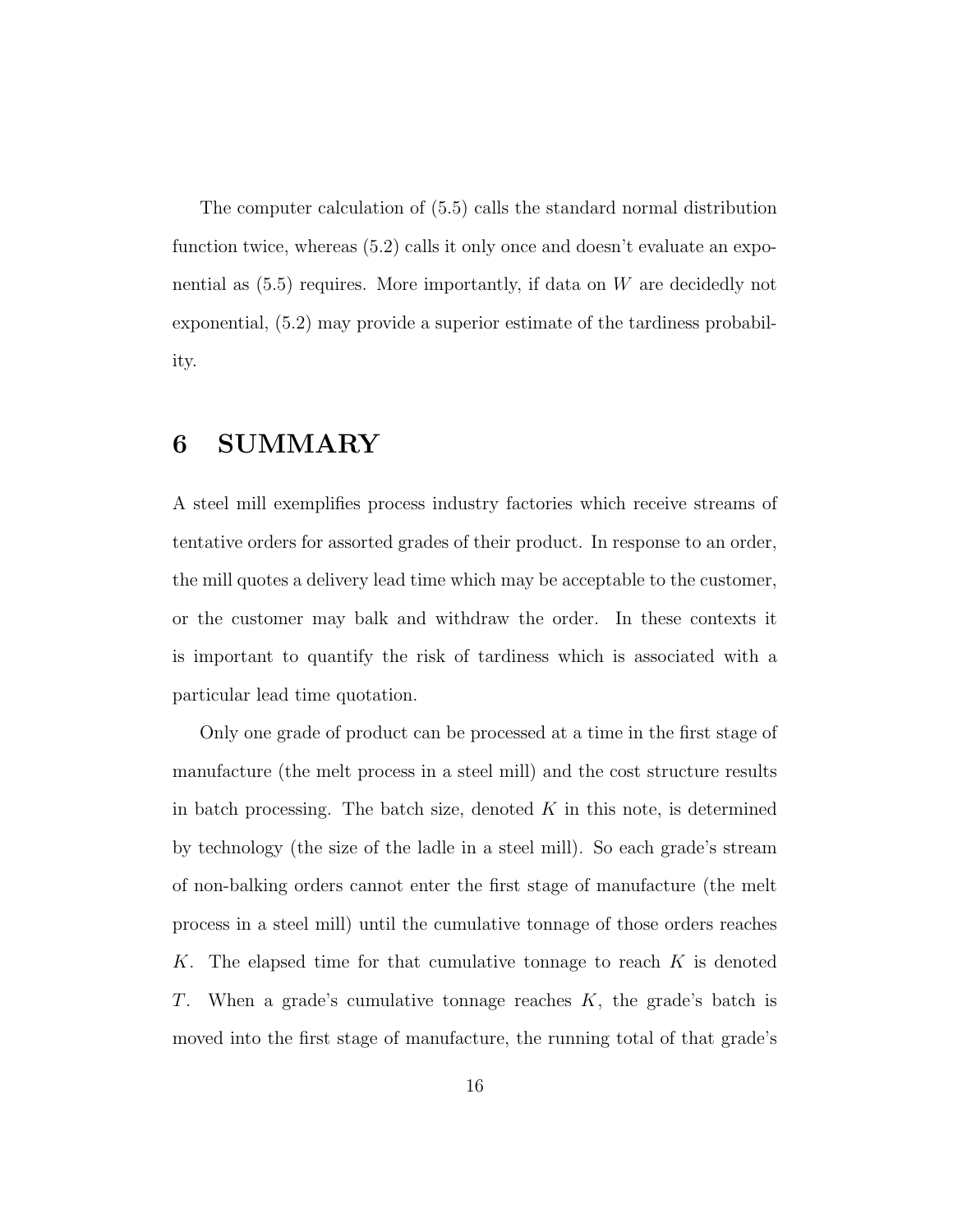cumulative tonnage prior to the first stage is reset to zero, and the process repeats itself.

The first stage is (in continuous caster steel mills) a single-server process with a conceptual queue of batches which are waiting to be processed (melted in a steel mill). After a batch completes its first stage, it moves on to a second and possibly third stage (in a steel mill, these are the hot and cold rolling mills). So a tandem queueing model is an appropriate description. This note uses W for the waiting time in that system.

The elapsed time until the order is shipped is  $T + W$ . Under the assumption that different grades' streams of non-balking orders arrive according to independent grade-dependent renewal processes, this note obtains expressions for  $E(T)$  and  $Var(T)$ . The expressions are sharpened under the further assumptions that the arrival processes are Poisson processes and the order sizes have exponential distributions. It uses the sharpened expressions together with the assumption that  $W$  is the equilibrium waiting time in an  $M/M/1$  queue. This yields an easily computed approximate formula for the probability that an order will be tardy, i.e., that  $T + W$  will be greater than the quoted due date.

#### References

1. N.T.J. Bailey, N. T. J. (1954) On queueing process with bulk service. Journal of the Royal Statistical Society, Series B 16: 80-87.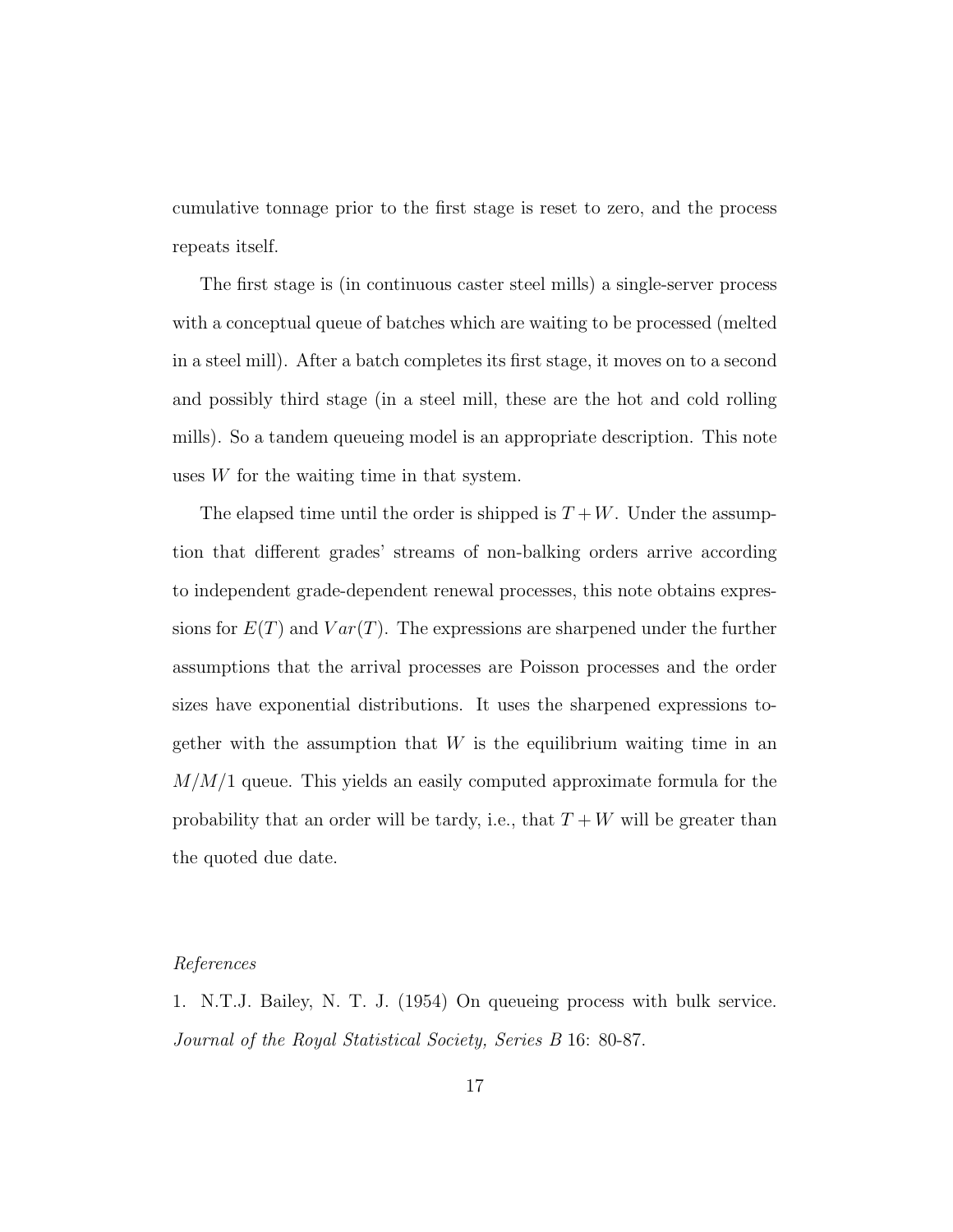2. Gold, H. & Tran-Gia, P. (1993) Performance analysis of a batch service queue arising out of manufacturing system modelling. Queueing Systems 14:413–426.

3. Kella, O., Perry, D., & Stadke, W. (2003) A stochastic clearing model with a Brownian and a compound Poisson component. Probability in the Engineering and Informational Sciences 17: 1–22.

4. Keskinocak, P. & Tayur, S. (2004) Due-date management policies. In D. Simchi-Levi, S. D. Wu, & Z. M. Shen (eds.), *Handbook of Quantitative Sup*ply Chain Analysis: Modeling in the E-Business Era. Norwell, MA: Kluwer Academic Publishers, pp. 485–553.

5. Perry, D., Stadje, W., & Zacks, S. (2005) Sporadic and continuous clearing policies for a production/inventory system under an M/G demand process. Mathematics of Operations Research 30: 354–368.

6. Slotnick, S. A. (2009). Lead-time Estimation for an Integrated Steel Mill. unpublished manuscript.

7. Slotnick, S. A. & Sobel, M. J. (2005). Manufacturing Lead-Time Rules: Customer Retention vs. Tardiness Costs. European Journal of Operations Research 163: 825–856.

8. Stidham, S., Jr. (1974) Stochastic clearing systems. Stochastic Processes and their Applications 2: 85–113.

9. Stidham, S., Jr., (1977) Cost models for stochastic clearing systems. Operations Research 25: 100–127.